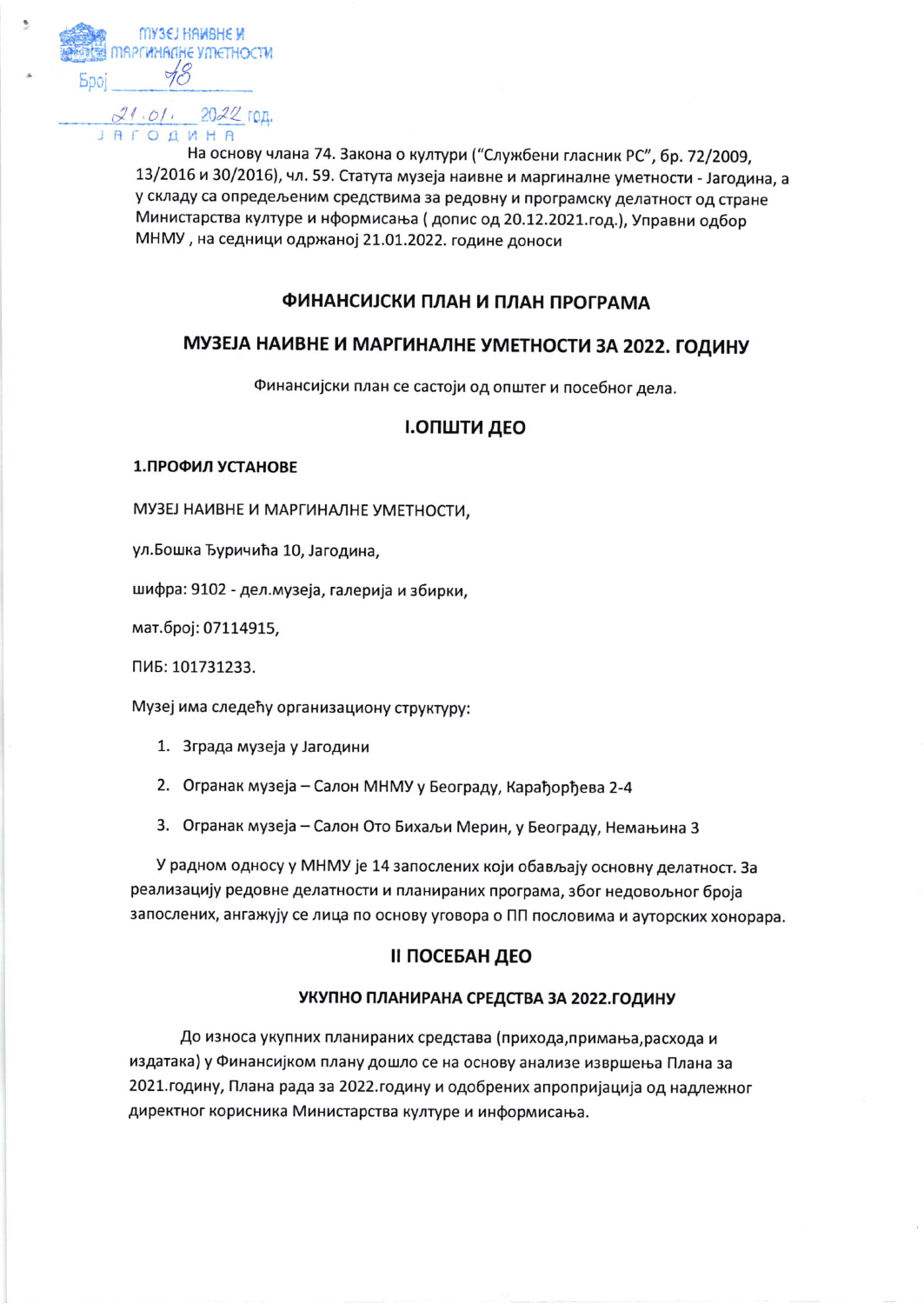1. Планирани приходи и примања за финансирање рада установе за 2022. годину састоје се из следећих средстава:

## А)-из буџета Републике Србије

Програм: 1202- Унапређење система заштите културног наслеђа

Пројекат: 10-подршка раду установа у области заштите и очувања културног наслеђа

|                                                                            | Укупно | 73.250.000,00 дин. |  |  |
|----------------------------------------------------------------------------|--------|--------------------|--|--|
| - за редовну делатност                                                     |        | 40.400.000,00 дин. |  |  |
| - програмска делатност                                                     |        | 32.850.000,00 дин. |  |  |
| Пројекат : 14-Дигитализација у области заштите и очувања културног наслеђа |        |                    |  |  |
| - програмска делатност                                                     |        | 1.800.000,00 дин.  |  |  |
| <b>РЕКАПИТУЛАЦИЈА:</b>                                                     |        |                    |  |  |
| УКУПНА СРЕДСТВА:                                                           |        | 75.050.000,00 дин. |  |  |
| редовна делатност                                                          |        | 40.400.000,00 дин. |  |  |
| програмска делатност                                                       |        | 34.650.000,00 дин. |  |  |
| Б) планирани сопствених прихода музеја                                     |        | 299.000,00 дин.    |  |  |

2. Планирани расходи и издаци за 2022. годину (средства из буџета) за редовно пословање

| 411-Плате, додаци и накнаде запослених        | 20.000.000         |
|-----------------------------------------------|--------------------|
| 4111- Плате, додаци и накнаде запослених      | 20.000.000         |
| 412-Социјални доприноси на терет послодавца   | 3.200.000          |
| 4121-допринос за ПИО                          | 2.170.000          |
| 4122-допринос за здравствено осигурање        | 1.030.000          |
| 413-накнаде у натури<br>4131-накнаде у натури | 550.000<br>550,000 |
| 414-Социјална давања запослних                | 50.000             |
| 4143-отпремнине и помоћи                      | 50.000             |
| 415-Накнада трошкова за запослене             | 600.000            |
| 4151-накнаде трошкове за запослене            | 600.000            |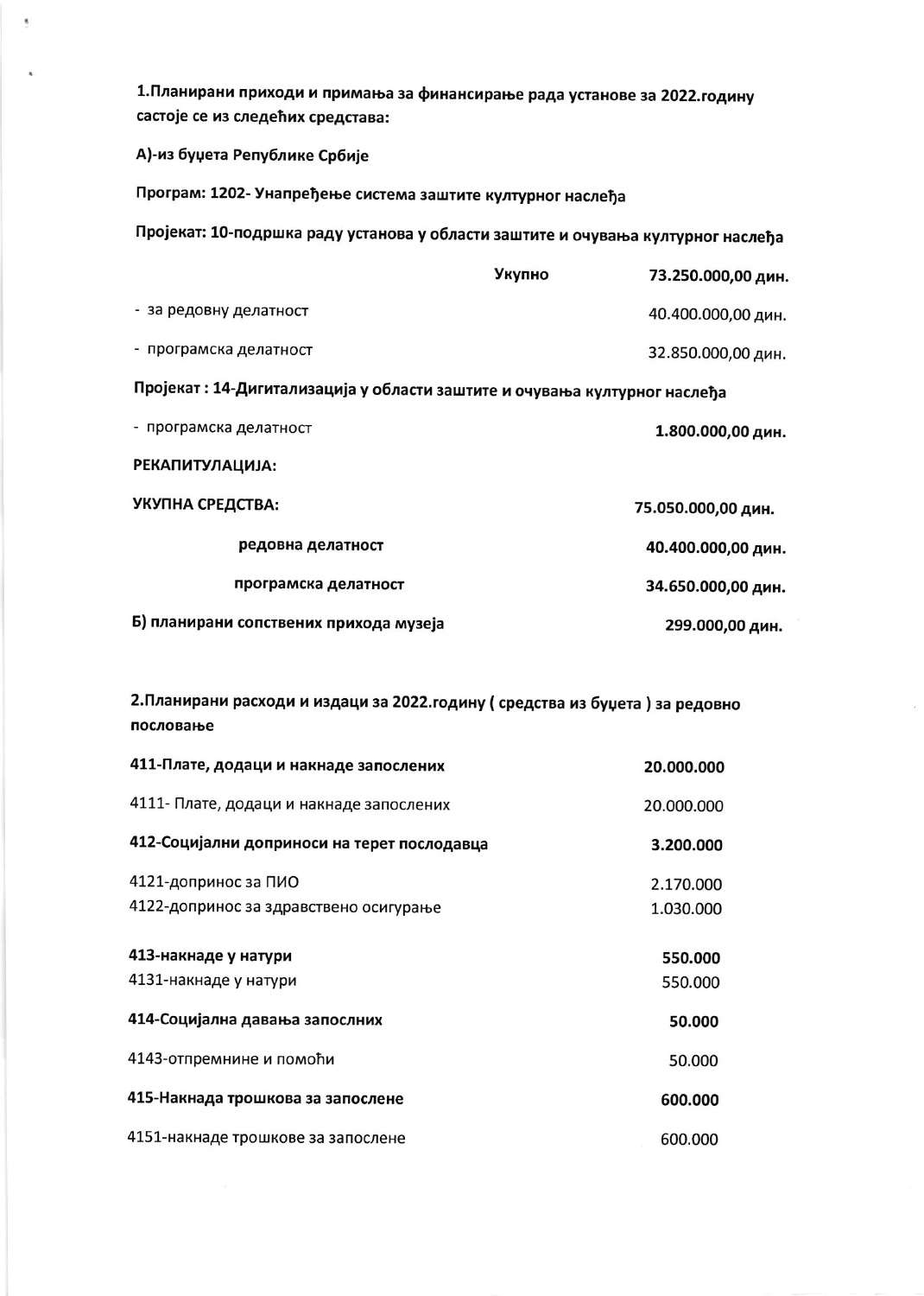| 416-Награде запосленима и остали посебни расходи      | 250.000   |
|-------------------------------------------------------|-----------|
| 4161- Награде запосленима и остали посебни расходи    | 250.000   |
| 421-Стални трошкови                                   | 7.000.000 |
| 4211-трошкови плат. промета и банкарске услуге        | 15.000    |
| 4212-енергетске услуге                                | 3.200.000 |
| 4213-комуналне услуге                                 | 600.000   |
| 4214-услуге комуникације                              | 900.000   |
| 4215-трошкови осигурања                               | 2.000.000 |
| 4216-закуп имовине и опреме                           | 200.000   |
| 4219-остали трошкови                                  | 85.000    |
| 422-Трошкови путовања                                 | 1.000.000 |
| 4221-трошкови службених путовања у земљи              | 400.000   |
| 4229-остали трошкови транспорта                       | 600.000   |
| 423-Услуге по уговору                                 | 4.000.000 |
| 4231-административне услуге                           | 700.000   |
| 4232-компјутерске услуге                              | 800.000   |
| 4233-услуге образовања и усавршавања запослених       | 100.000   |
| 4234-услуге информисања                               | 400.000   |
| 4235-стручне услуге                                   | 1.500.000 |
| 4236-услуге за домаћинство и угоститељство            | 100.000   |
| 4237-репрезентација                                   | 200.000   |
| 4239-остале опште услуге                              | 200.000   |
| 425-Текуће поправке и одржавање                       | 600.000   |
| 4251-текуће одржавање зграда и објеката               | 350.000   |
| 4252-текуће поправке и одржавање опреме               | 250.000   |
| 426-Материјал                                         | 3.000.000 |
| 4261-административни материјал                        | 400.000   |
| 4263-материјал за образовање и усавршавање запослених | 150.000   |
| 4264-материјал за саобраћај                           | 700.000   |
| 4266-материјал за културу                             | 500.000   |
| 4268-материјал за одржавање хигијене                  | 300.000   |
| 4269-материјал за посебне намене                      | 950.000   |
| 482-Порези, обавезне таксе и казне                    | 150.000   |
| 4821-остали порези                                    | 100.000   |
| 4822-обавезне таксе                                   | 50.000    |

 $\bar{\bar{\bar{x}}}$ 

 $\ddot{\phantom{1}}$